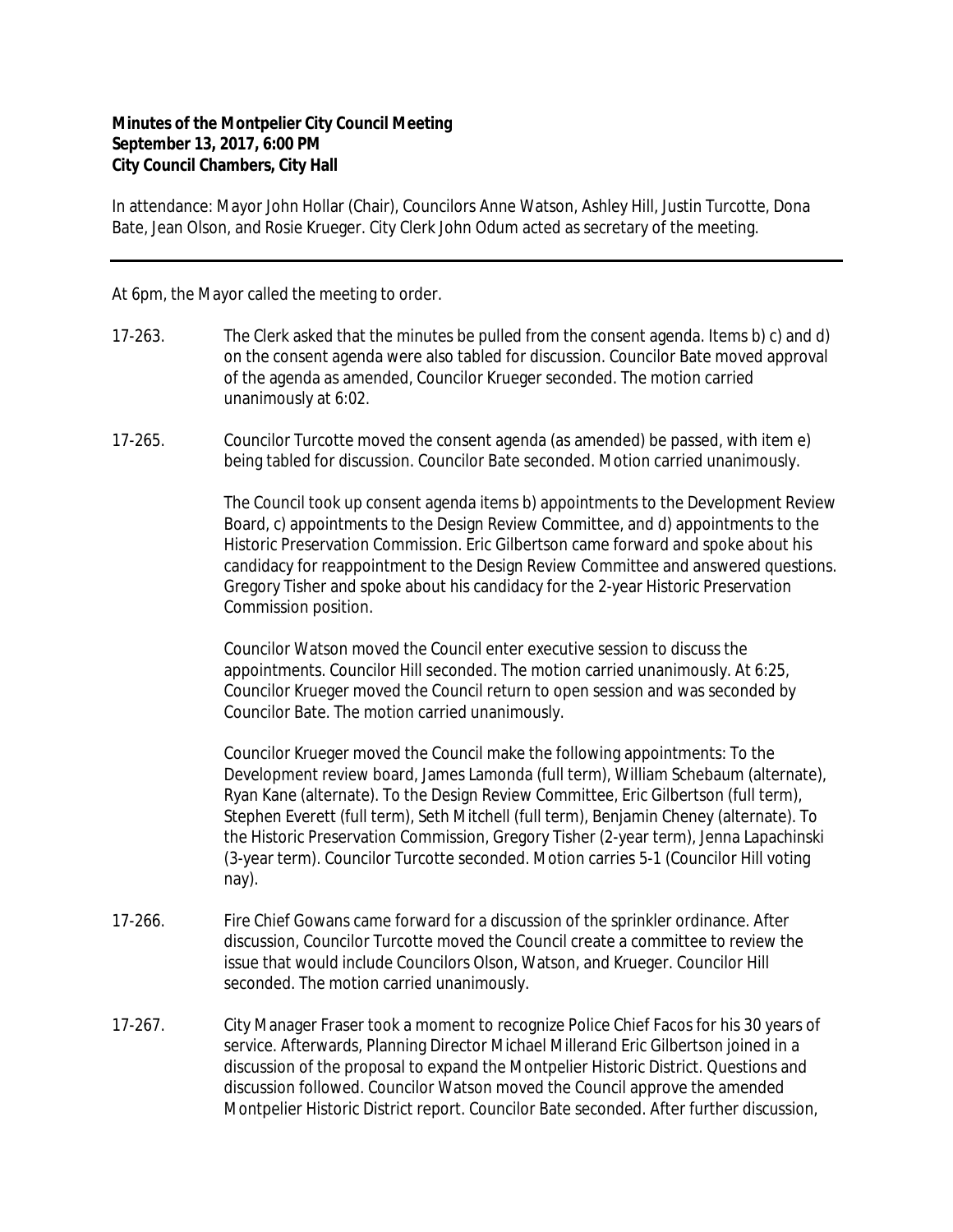motion passed 4-1 (Councilor Turcotte voting nay, Councilors Watson, Krueger and Bate, along with the Mayor, voting aye. Councilors Olson and Hill did not vote. Further discussion followed.

- 17-268. Without objection, the Chair continued the 2<sup>nd</sup> reading of the proposed Dog Ordinance, to the next meeting.
- 17-270. Planning Director Miller, along with Barbara Conrey and Tina Ruth of the Planning Commission, came forward for the discussion of the proposed zoning ordinance. Comments were offered from Steve Sease. Councilor Turcotte moved to amend the proposal for the Towne Hill neighborhood (from slide 11-1) to change lot size from 17,000 to 23,000. Motion died for lack of a second. No formal action was taken.

The Chair called a 5 minute recess at 8:07. Council reconvened at 8:15. Discussion continued on zoning and closed with a brief report on the master plan process.

- 17-269. The Caledonia Spirits Tax Stabilization 2nd public hearing was opened at 9:01. Hearing no comments, the hearing was closed at 9:02. Councilor Olson moved approval of the proposed Caledonia Spirits Tax Stabilization and was seconded by Councilor Turcotte. Motion carried 5-1 (Councilor Hill voting nay).
- 17-271. The City manager opened a discussion/update on the Council's Housing Goal Planning Director Miller participated in discussion. No formal action taken.
- 17-272. Councilor Olson introduced a discussion of the alternative transportation definition for the alternative transportation fund. Councilor Olson moved to accept the proposed definition offered on the agenda with the word "commuting" to "moving around" other than driving alone. There was no second.

After discussion, Councilor Olson moved to accept the proposed definition of alternative transportation to say "alternative transportation refers to moving around in any way other than driving alone. Examples including biking, walking, carpooling and taking public transportation." Councilor Turcotte seconded. More discussion followed. Motion carried 4-2 at 9:41PM (Councilors Bate and Hill voting nay).

Hearing no objection, the Chair postponed discussion of consent agenda item e) Water/Sewer rates to the next meeting.

17-273. The Council discussed the City Manager/City Council evaluation process in the Council policies. Councilor Olson moved to amend the language under the documents section reading "results will be tracked for 5 years" to "results will be tracked for the tenure of the City Manager." Councilor Krueger seconded. After discussion, the motion was withdrawn.

> Councilor Watson moved the Council approve the proposed City Manager and City Council evaluation process with direction with minor clarifications as discussed. Councilor Krueger seconded. Motion carried unanimously at 9:52.